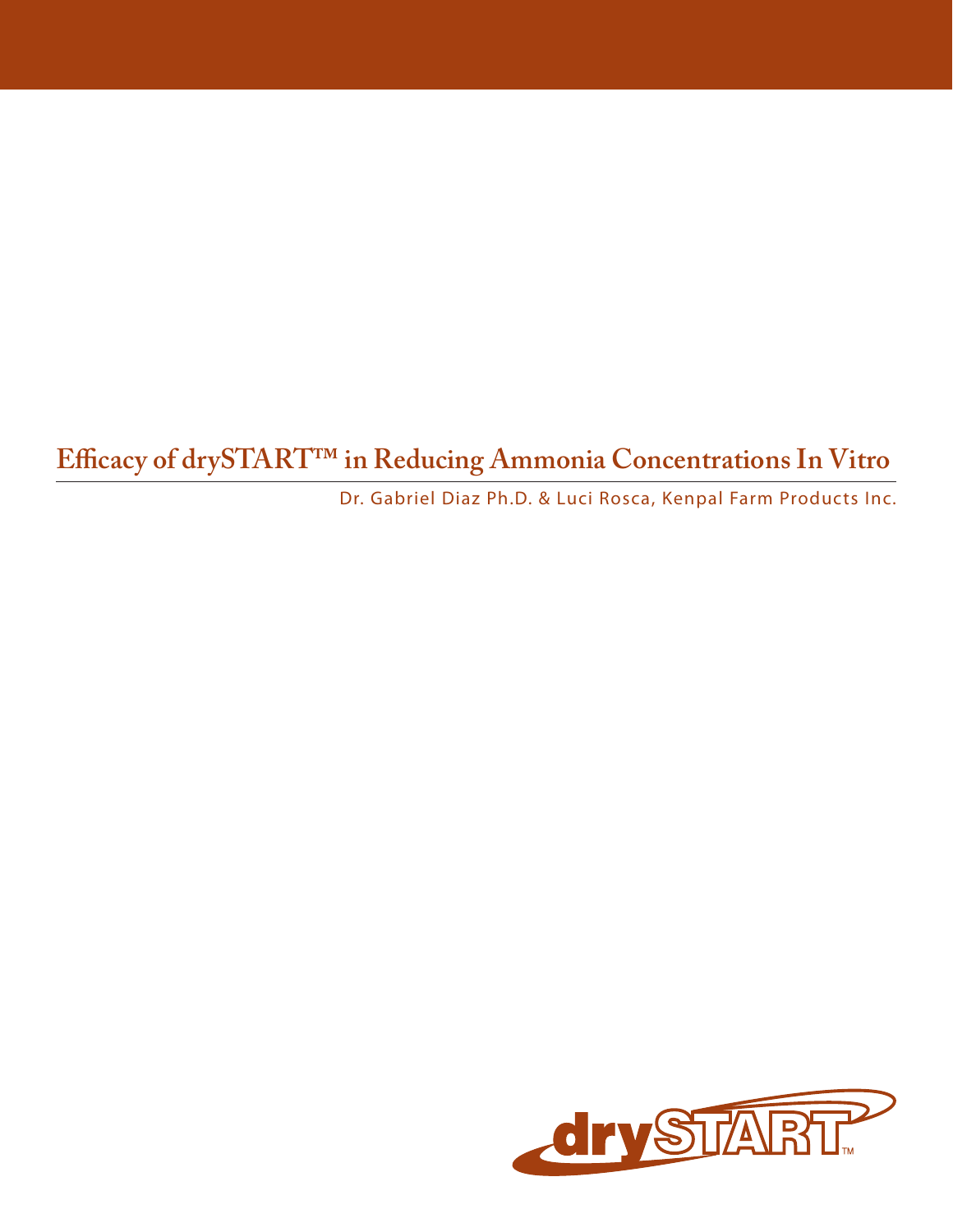## **Introduction:**

Physical characteristics of drySTART™ make it a good candidate to be used in reducing ammonia concentrations in closed environments. An in vitro trial was conducted to test the efficacy of drySTART in reducing ammonia concentrations.

## **Material and methods:**

A preliminary trial was conducted to determine which concentration of ammonia could produce emissions of ammonia at a higher rate than those that can be achieved in extreme field conditions. It was also determined which rate of added drySTART could show measurable reductions. It was found that 10 ml of 4% ammonia in water solution resulted in emissions of 300 parts per million an hour (ppm/h). Four 10 ml aliquots of a 4% ammonia solution were added with 1.0, 1.5, 2.0, and 2.5 grams drySTART in a closed recipient. (1 ml is approximately 0.034 fl. oz and 1g is approximately 0.035 oz). A Gastec Passive Dosi-Tube was fixed on the lid of the recipient to record the emissions of ammonia. After one hour, ammonia emissions were read and recorded.

## **Results:**

There was a lineal response in reduction of ammonia emission as result of the increased addition of drySTART, showing the efficacy of the product (Table 1, Figure 1).

Efficacy of drySTART in reducing ammonia emissions

| Product  | Grams | $NH4$ (ppm/h) |
|----------|-------|---------------|
| drySTART | 0.0   | 300           |
| drySTART | 1.0   | 125           |
| drySTART | 1.5   | 100           |
| drySTART | 2.0   | 60            |
| drySTART | 2.5   | 15            |



Adding 1 g drySTART reduced ammonia emission by 58%, 1.5 g drySTART reduced ammonia emission by 67%, 2 g drySTART reduced ammonia emission by 80%, and 2.5 g DryStart reduced ammonia emission by 95%. These results clearly show that drySTART could reduce ammonia emissions in a closed atmosphere.

It was demonstrated the efficacy of drySTART in reducing ammonia emissions when it is added to an ammonia aqueous solution.